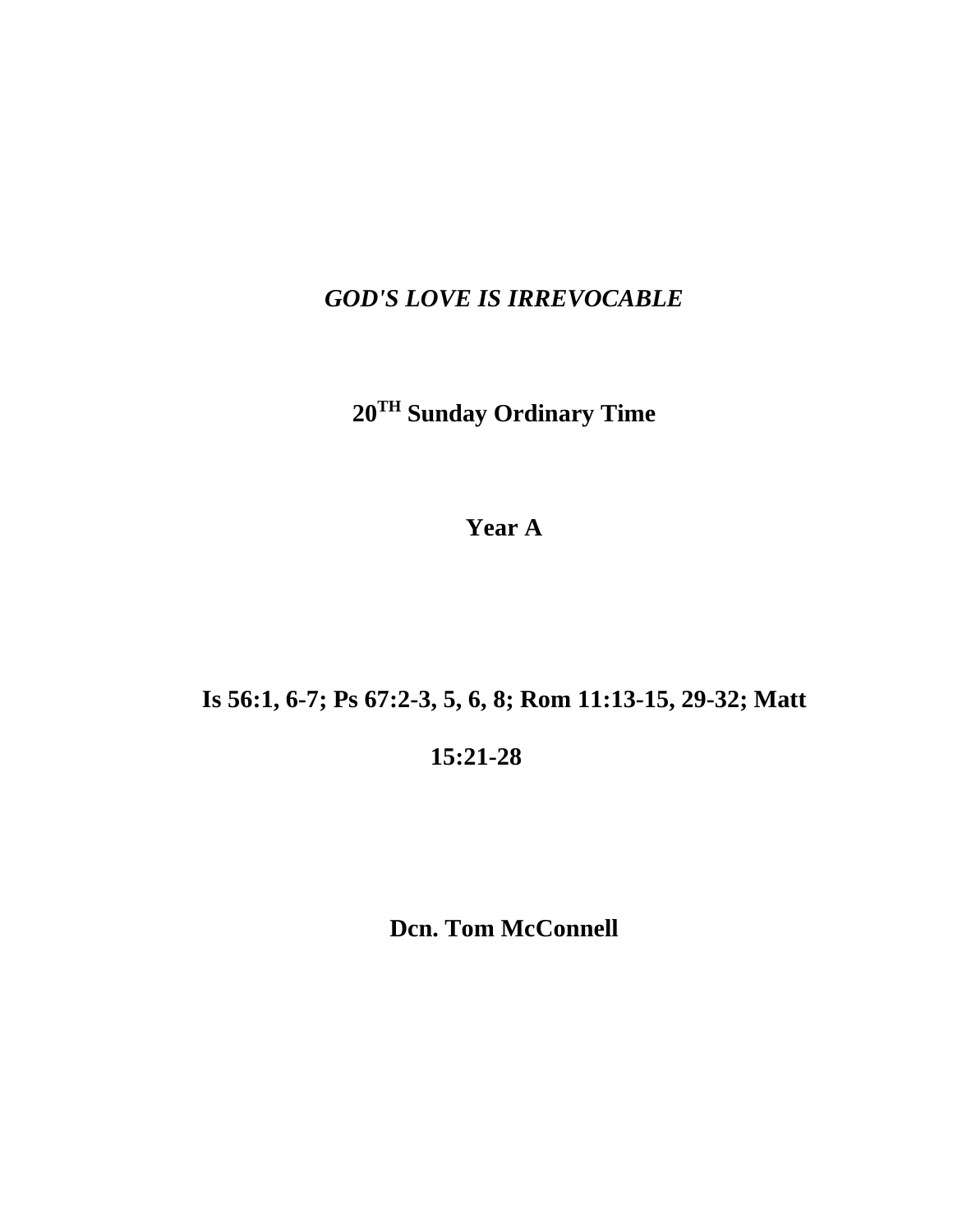**According to Jewish tradition, Rabbi Joshua ben Hanania once went to Athens to dispute with the Greek philosophers. There they asked him many questions and he was able to answer them all. One of the questions they asked him was: "Where is the center of the earth?" Rabbi Joshua pointed with his forefinger to a spot on the ground where he stood and said, "Here." They said to him, "How do we know that you are correct?" He answered, "Bring your measuring rods, and measure it for yourselves."**

**Now why did the Greek philosophers ask the Jewish Rabbi about the center of the earth? Well, it's because the Greeks believed that Greece was the center of the earth. The Greeks divided humanity into two parts; either you are a Greek or else you are a barbarian. In the Delphi Temple in Athens, they had a sacred object known as the "omphalos" or the** 

2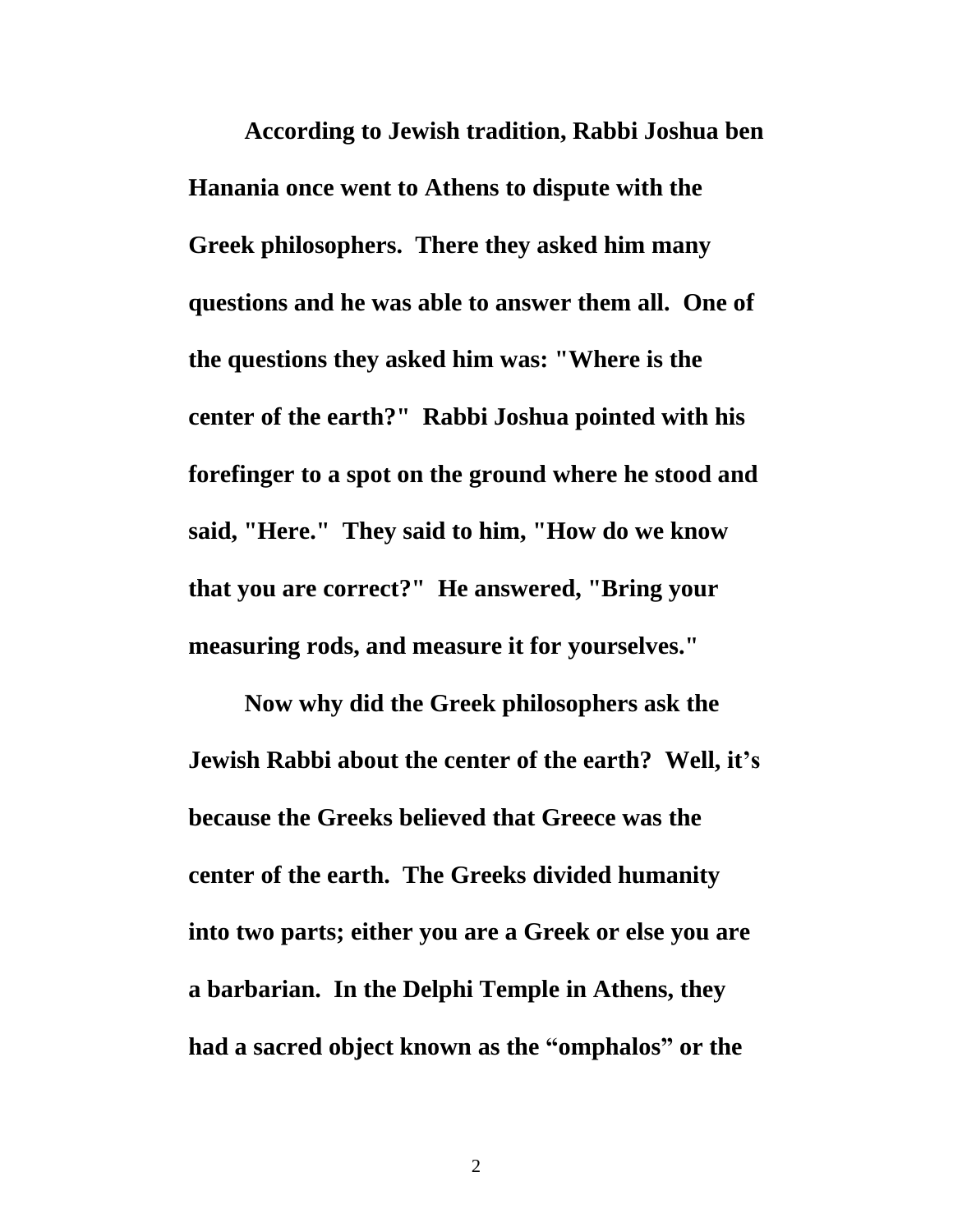**"navel" of the earth. But the Greeks knew that the Jews also had a similar belief. The Jews also believed they were the center of the earth. Like the Greeks, they also divided the world into two parts. You are either a Jew or you are a Gentile. Even till today, in the Church of the Resurrection by the Temple Mount in Jerusalem, there is a wooden structure also known as the "navel" of the earth. The Greeks asked the Rabbi about the center of the earth because, in the simple logic of the philosophers, there can be only one center of the earth. If it was true that the navel of the earth was located in the Delphi Temple, then the Jewish claim that it was located in their Jerusalem Temple was false…and vice versa. By pointing to the ground on which he stood as the center of the earth, the wise Rabbi was saying that the center of the earth was not just Athens or Jerusalem, but any spot where**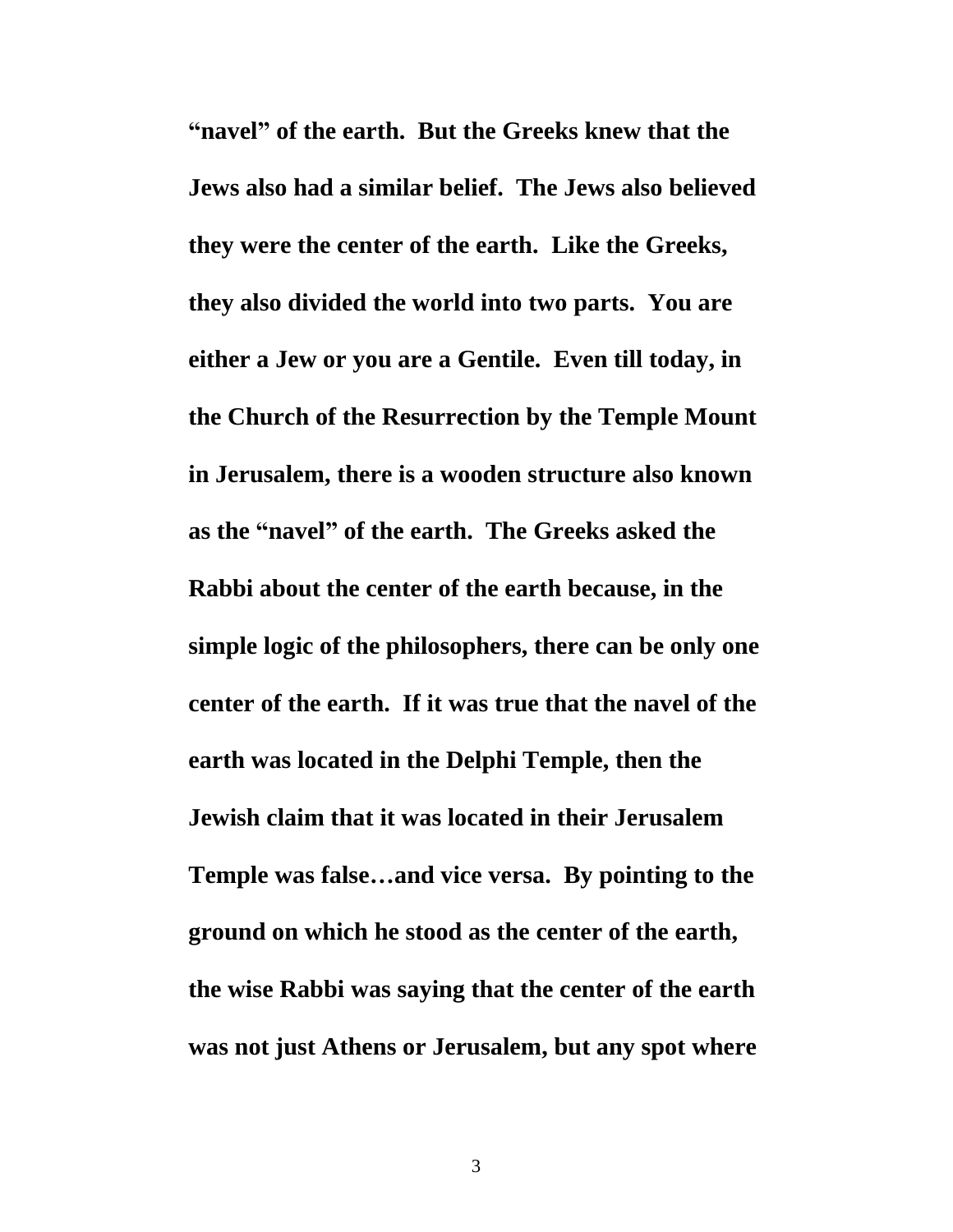**a human being stood. He was saying that there was not just one center of the earth. And the wise Rabbi is correct! Any point on the surface of the globe can be the center of that globe.**

**Now, how does this relate to what Paul is discussing in the second reading from Romans? Paul is discussing the subject of God's dealings with humanity…and the place of the Jewish nation within humanity. As a Jewish Rabbi himself, Paul did not have any doubts in his mind about Jerusalem being the center of the earth. He believed that the Jews were exclusively the chosen people of God. The Jerusalem Temple he believed to be the one house on earth where God literally resided. Something happened though to make Paul question these neat assumptions. Of course, it was his conversion to Christianity where he saw that the Gentiles, as well as**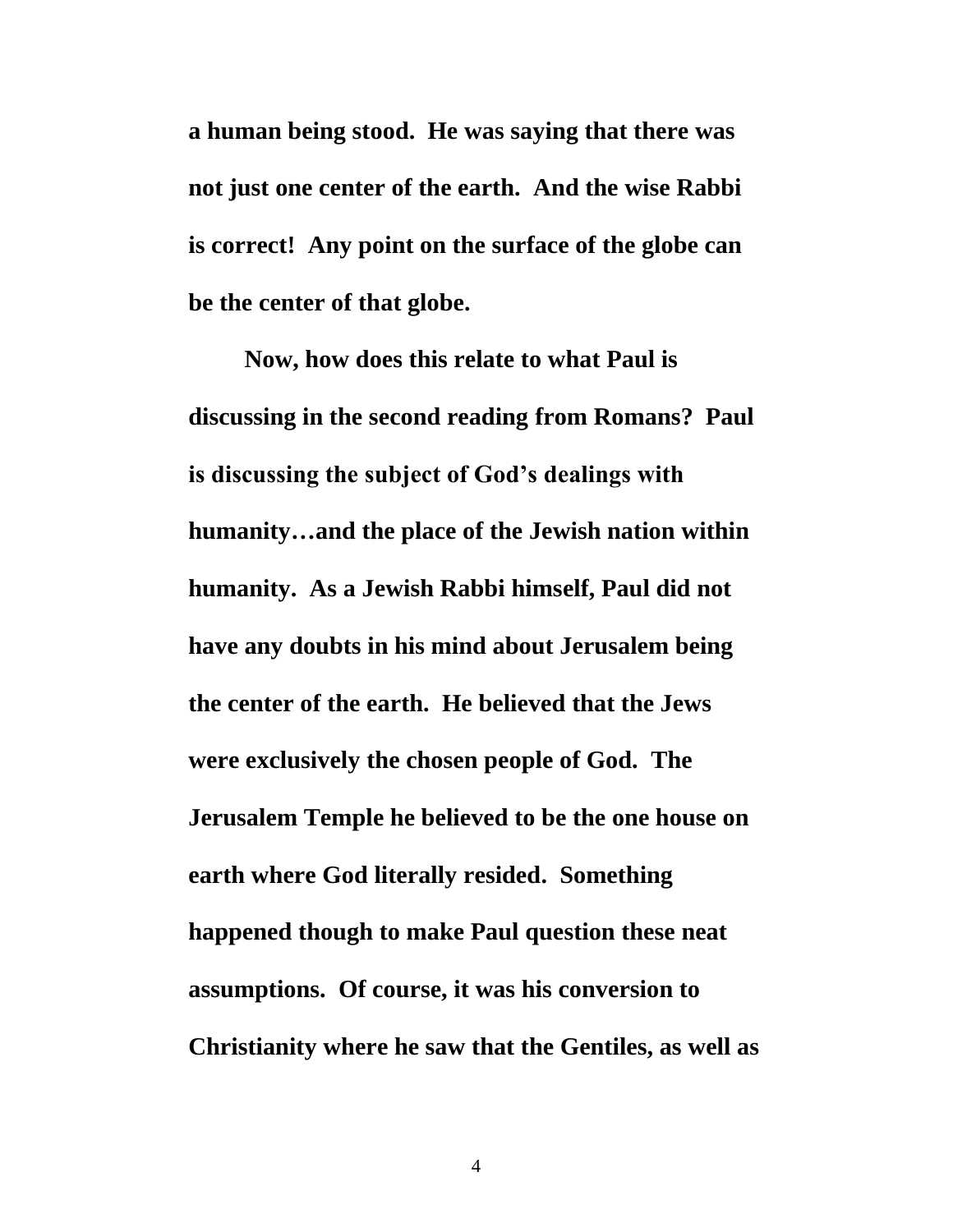**the Jews, were equally loved by God and equally called to be God's people. This was later reinforced by the destruction of Jerusalem and the Temple by the Romans in the year 70AD. If God literally lived in the Jerusalem Temple, how could God allow the pagan Romans to destroy His own house? Where then was God, since God's home was no more?**

**In his earlier life, Paul belonged with the Jews who claimed that they were God's only beloved people. In his later life, however, he belonged with the mainly Gentile Christians who claimed that, since the Jewish population rejected Jesus and his message, that the Jews were now rejected from being God's people; and they, the Christians, had become the new chosen people of God. Well, St. Paul was not satisfied with this either/or, black and white, approach to God's covenant. He reminds the Gentile Christians**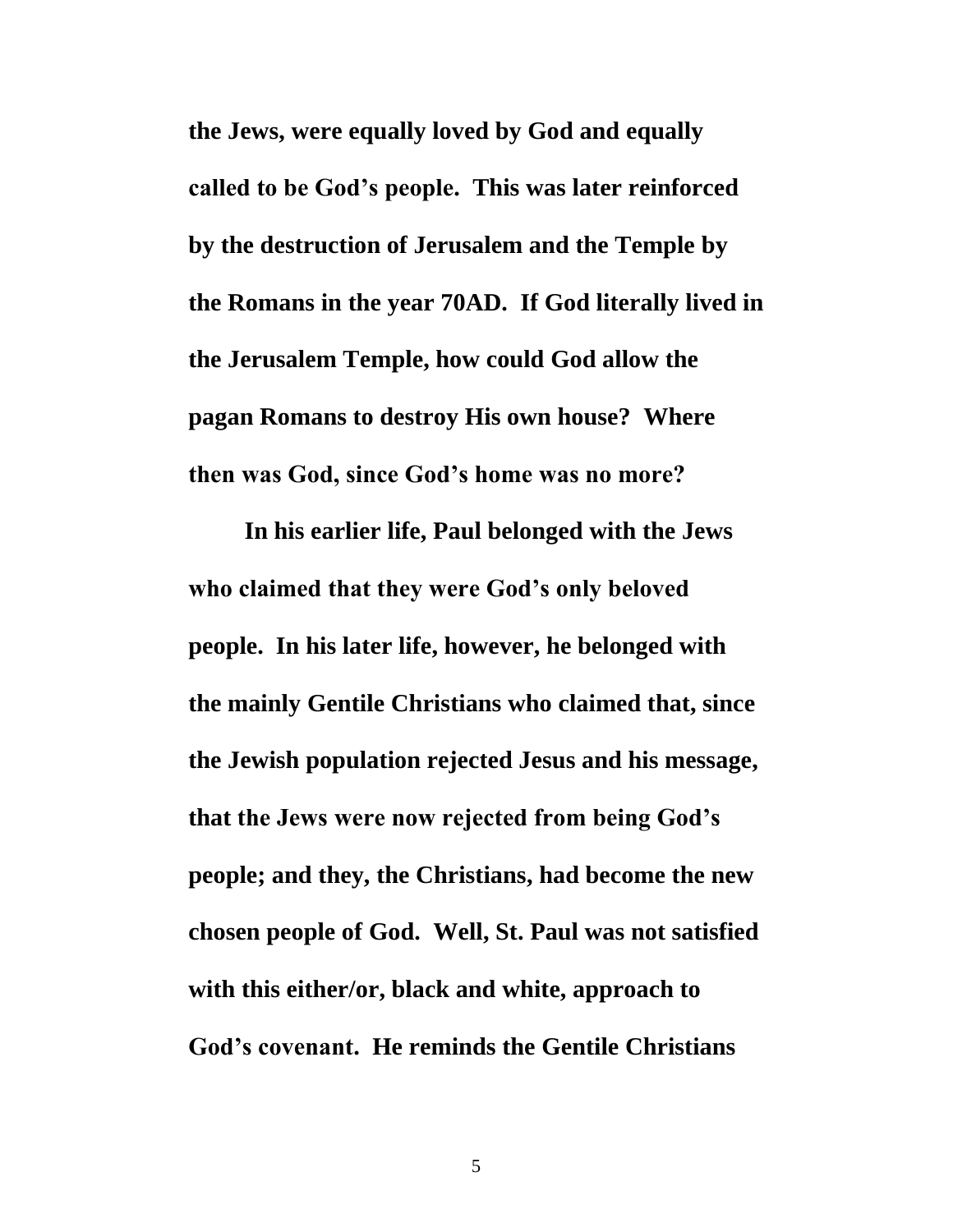**that "the gifts and the calling of God are irrevocable" (Romans 11:29), so God could not have rejected the Jewish people. Like Rabbi Joshua ben Hanania in our story, Paul had come to the realization that being people of God was open to everyone, Jew or Gentile. No one is qualified by national or religious affiliation alone…and by the same token, no one is excluded either. Rather, God has made a level playing field for all of humanity. We heard at the end of the second reading in Romans: "For God has imprisoned all in disobedience so that he may show mercy to all" (Romans 11:32).**

**Unfortunately, there are too many people in our world today, 2 millennia after St. Paul, who still believe that God is their exclusive possession. They still believe that they, and they alone, have sole access to the mind and blessings of God. These narrow-**

6